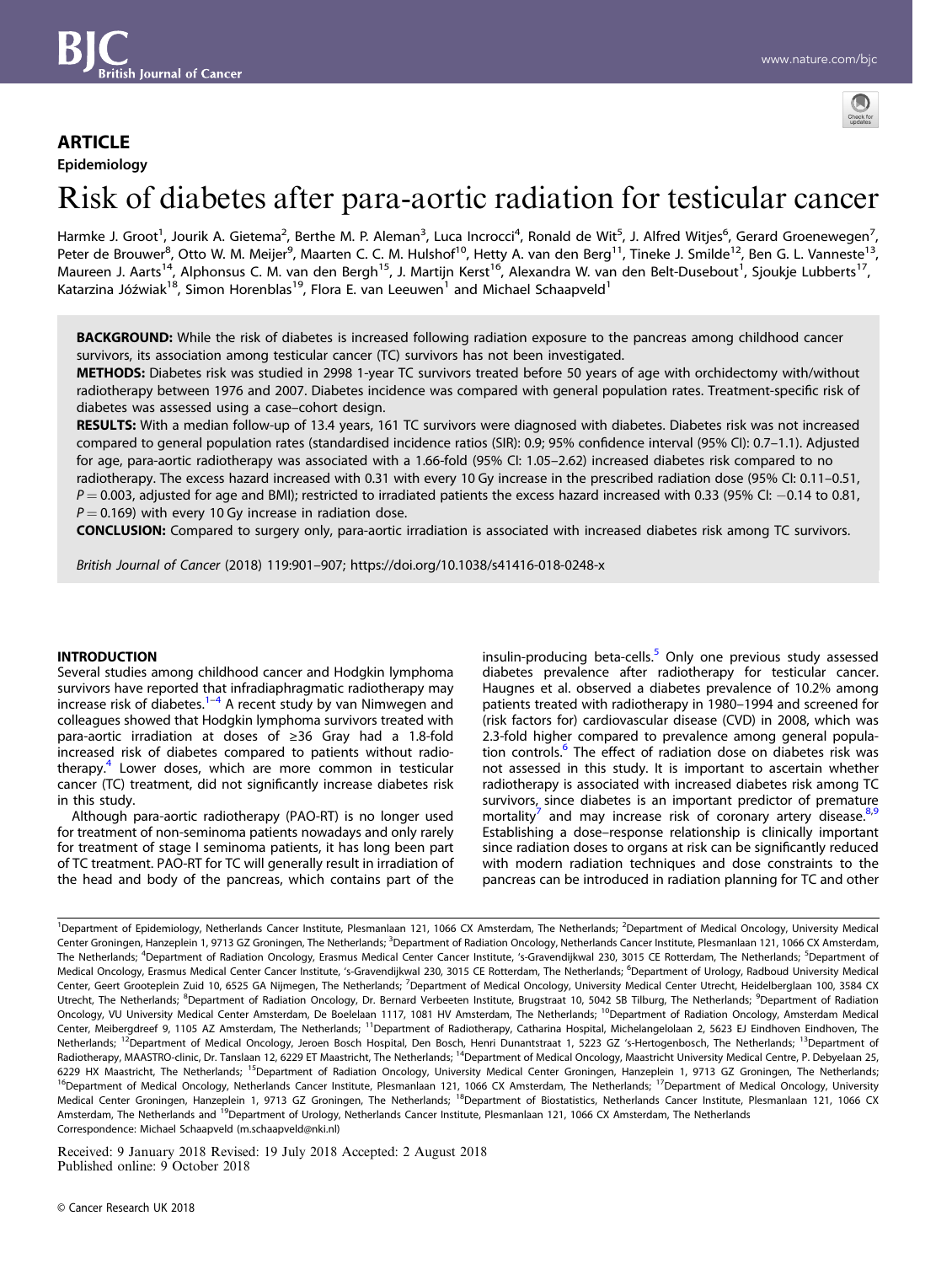902

malignancies. Therefore, this study aims to assess the association of radiation dose and diabetes risk after PAO-RT in a large multicenter cohort of TC survivors.

## METHODS

Study population and design

A hospital-based cohort was established including 6312 TC patients who were treated from January 1976 to December 2007 in 13 Dutch hospitals and were younger than 50 years at TC diagnosis. This cohort included 1874 5-year TC survivors treated between 1976 and 1995, entered in previous studies on cardiovascular disease (CVD) risk among TC survivors.<sup>[10,11](#page-6-0)</sup> Patients were identified through tumour registries and through the Netherlands Cancer Institute. Details on patient selection are presented in Supplemental Figure S1. For all patients in our hospital-based cohort, basic tumour and primary treatment characteristics were available.

In the current study, we aim to assess risk of diabetes among patients treated with radiotherapy as part of their primary treatment compared to risk of diabetes among patients treated with surgery only. Therefore, we first selected all patients from the hospital-based cohort who received either surgery only or surgery with radiotherapy as part of primary treatment and were aged between 12 and 50 years at orchidectomy and were alive 1 year after TC diagnosis ( $N = 3746$ , Supplemental figure S1). For 68.6% of the cohort ( $N = 2568$ ) and for 76.7% of the subcohort ( $N = 544$ ), diabetes and cardiovascular disease follow-up was available through the GP and/or medical files until at least January 2011. We excluded all patients without any cardiovascular disease follow-up (575 patients); those who died or were lost to follow-up within 1 year (71 patients), those who received chemotherapy in the first year after TC diagnosis (85 patients) and who developed diabetes before TC (1 patient) or within 1 year after TC diagnosis (16 patients). This left 2998 patients for analysis. We subsequently identified all patients who had developed diabetes in our study cohort ( $N = 161$ , Supplemental figure S1).

Similarly, we selected all patients from the subcohort who had received either surgery only or surgery with radiotherapy as primary treatment and who had survived at least 1 year after TC diagnosis  $(N = 614)$ .

We used a case-cohort design to facilitate detailed treatment data collection while allowing assessment of multiple treatment-associated outcomes.<sup>[12](#page-6-0)</sup> A hospital-stratified subcohort comprising 15% of the base cohort (25% in the two coordinating hospitals) was randomly selected, without taking cardiovascular or oncological follow-up into account. This subcohort comprised 1175 TC patients. For all randomly sampled patients in the subcohort and for all patients who developed diabetes (which includes patients who developed diabetes and were sampled in the subcohort), detailed treatment data were abstracted from the medical charts, including chemotherapy regimens, number of cycles and cumulative doses, radiotherapy fields and doses for primary treatment as well as relapse treatment. The study protocol was submitted to the Institutional Review Board of the Netherlands Cancer Institute, which waived the requirement for individual patient consent.

## Treatment

All patients underwent orchidectomy. Radiotherapy for stage I and II seminomas typically comprised irradiation of the infradiaphragmatic para-aortic, ipsilateral, iliacal and inguinal lymph nodes. Irradiation of the para-aortic and iliac lymph nodes constitutes the  $d$ -dogleg radiation field.<sup>[11,13](#page-6-0)</sup> For left-sided tumours the para-aortic fields were usually extended to include the left renal hilar nodes. The radiation dose used in the treatment of seminoma patients gradually declined over time from 30 to 35 Gray in the 1980s to 26 Gray from 1990 onwards.<sup>10,[14](#page-6-0)</sup> Since the mid-2000s, stage I seminoma patients are increasingly treated with either surveillance, or in case of at least two risk factors, 20 Gray radiotherapy or 1 cycle of carboplatin (AUC 7).<sup>[15](#page-6-0)–[17](#page-6-0)</sup> Before 1985, treatment for stage I or IIA non-seminoma frequently included adjuvant radiotherapy with a dose of 40–50 Gray in 20–25 fractions[.13,14](#page-6-0) From 1985 onwards, stage I non-seminoma patients were generally treated under watchful waiting protocols, depending on disease severity and prognostic factors.<sup>1</sup>

#### Outcome assessment

Information on date of diagnosis, type of and treatment for diabetes, was obtained between 2013 and 2016 from the medical records and/or questionnaires sent to the patient's general practitioner (GP) and from medical correspondence with the treating physician. In Dutch guidelines for general practitioners, diabetes is typically defined as fasting plasma glucose  $\geq$ 7.0 mmol/l.<sup>18</sup> Population screening for diabetes is not part of current Dutch GP guidelines, hence, diabetes case ascertainment was based on clinical presentation to regular care (see Supplement S2).

## Statistical analysis

Time at risk started 1 year after start of TC treatment and ended at date of diabetes diagnosis, date of death or date of last follow-up, whichever occurred first. Patients who relapsed were censored at the date of relapse if treatment for the relapse included chemotherapy and relapse treatment was started 1 year or more after TC diagnosis. The last medical follow-up as recorded in the medical files was used when no follow-up information from GP questionnaires was available. In the cohort, follow-up for diabetes and other cardiovascular disease risk factors was derived from information from the medical record and the GP in 32.2%, from the GP only in 61.4% and from the medical record only in 6.4% of the patients; in the subcohort these percentages were 81.6%, 2.9% and 15.5%, respectively. In total, 11.2% of the patients with diabetes in the subcohort (four patients) were identified through information from the medical record only.

Comparison with the general population. Incidence of diabetes was compared with sex-, age- (5-year strata), and calendar yearspecific diabetes incidence rates in the Dutch population. Diabetes incidence rates for the Dutch population were obtained from electronic health records of general practitioners participating in NIVEL Primary Care Database and were available for 2002–2016 (Number NZR-00316.030). Therefore, analyses were left censored at January 1, 2002. For more details on diabetes population, reference rates and calculation of standardised incidence ratios we refer to Supplemental file S3.

Case-cohort comparisons: assessing the relationship between treatment and diabetes risk. Cumulative incidence of diabetes was estimated in the presence of death as competing risk, and trends over time were evaluated using competing risk regression models with adjustment for age.<sup>[19](#page-6-0)</sup> Missing information on covariates were imputed using chained equations (MICE), ignoring patient clusters, and creating 20 datasets  $18,19$  $18,19$  $18,19$ . Disease stage, radiation field and smoking were imputed with multinomial logistic regression, while weight, height and radiation dose were imputed using linear regression. In all imputation models, year and age at treatment, histology, age, hospital of diagnosis, diabetes status and cumulative hazards of diabetes calculated with a Cox regression model before imputation, were included as extra covariates. Associations of TC treatment with diabetes risk were assessed using multivariable Cox regression models with time since TC treatment as time scale. Barlow's inverse probability weights were used to adjust the partial likelihood function for our case-cohort design<sup>12</sup>. TC treatment was entered in the model as a time-varying variable. Effects of treatment were evaluated accounting for the effects of other covariates where appropriate. Modification of a radiation-associated diabetes risk was assessed by inclusion of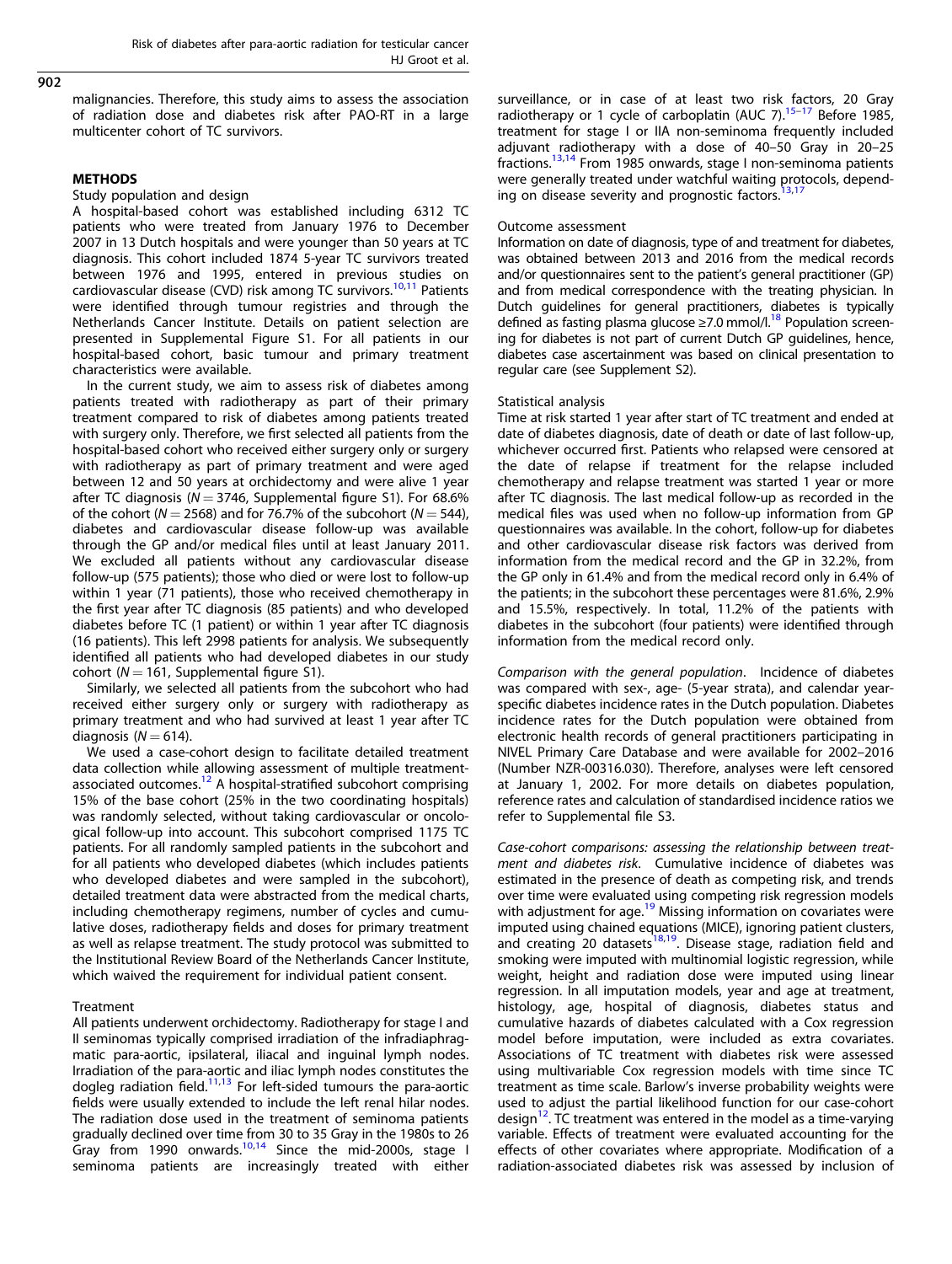<span id="page-2-0"></span>Table 1. Patient characteristics for 1-year testicular germ cell cancer survivors treated between 1976 and 2007 with primary surgery with/without radiotherapy

| Patient characteristic               | Base cohort |              | Subcohort <sup>a</sup> |              | Diabetes after TC |               |
|--------------------------------------|-------------|--------------|------------------------|--------------|-------------------|---------------|
|                                      | ${\cal N}$  | $\%$         | ${\cal N}$             | $\%$         | ${\cal N}$        | $\%$          |
| All patients                         | 2998        |              | 614                    |              | 161               |               |
| Histology                            |             |              |                        |              |                   |               |
| Seminoma                             | 2071        | 69.1         | 414                    | 67.4         | 131               | 81.4          |
| Non-seminoma                         | 927         | 30.9         | 200                    | 32.6         | 30                | 18.6          |
| Age at testicular cancer, years      |             |              |                        |              |                   |               |
| Median±IQR                           | 33.3        | 27.9-39.0    | 33.3                   | 28.0-39.0    | 37.4              | $32.1 - 42.0$ |
| $30$                                 | 1012        | 33.8         | 213                    | 34.7         | 28                | 17.4          |
| $30 - 40$                            | 1349        | 45.0         | 271                    | 44.1         | 73                | 45.3          |
| $40 - 50$                            | 637         | 21.3         | 130                    | 21.2         | 60                | 37.3          |
| Treatment period                     |             |              |                        |              |                   |               |
| 1976-1985                            | 477         | 15.9         | 93                     | 15.2         | 63                | 39.1          |
| 1986-1995                            | 916         | 30.6         | 216                    | 35.2         | 50                | 31.1          |
| 1995-2007                            | 1605        | 53.5         | 305                    | 49.7         | 48                | 29.8          |
| Follow-up duration, years            |             |              |                        |              |                   |               |
| Median±IQR                           | 13.4        | $8.3 - 20.5$ | 14.6                   | $9.6 - 21.3$ | 14.3              | $8.9 - 21.1$  |
| $0-4$ years                          | 153         | 5.2          | 43                     | 7.0          | 18                | 11.2          |
| 5-9 years                            | 641         | 21.4         | 126                    | 20.5         | 36                | 22.4          |
| $10-14$ years                        | 738         | 24.6         | 149                    | 24.3         | 34                | 21.1          |
| $15-19$ years                        | 578         | 19.3         | 107                    | 17.4         | 23                | 14.3          |
| $20-24$ years                        | 434         | 14.5         | 101                    | 16.5         | 24                | 14.9          |
| $25-29$ years                        | 243         | 8.1          | 52                     | 8.5          | 16                | 9.9           |
| $\geq$ 30 years                      | 211         | 7.0          | 36                     | 5.9          | 10                | 6.2           |
| Relapse, % yes                       | 79          | 2.6          | 30                     | 4.9          | 3                 | 1.9           |
| Treatment for TC (total treatment)   |             |              |                        |              |                   |               |
| Hemi-orchidectomy only               |             |              | 208                    | 33.9         | 28                | 17.4          |
| Radiotherapy                         |             |              | 406                    | 66.1         | 133               | 82.6          |
| RT field                             |             |              |                        |              |                   |               |
| No PAO/ DL radiotherapy <sup>b</sup> |             |              | 208                    | 33.9         | 28                | 17.4          |
| Radiotherapy, PAO                    |             |              | 164                    | 26.7         | 39                | 24.2          |
| Radiotherapy, DL                     |             |              | 229                    | 37.3         | 87                | 54.0          |
| Unknown                              |             |              | 13                     | 2.1          | 7                 | 3.7           |
| Prescribed PAO-radiation dose        |             |              |                        |              |                   |               |
| No PAO radiotherapy b                |             |              | 208                    | 33.9         | 28                | 17.4          |
| <26 Gray                             |             |              | 86                     | 14.0         | 34                | 21.1          |
| 26-32 Gray                           |             |              | 233                    | 38.0         | 69                | 42.9          |
| ≥32 Gray                             |             |              | 48                     | 7.8          | 17                | 10.6          |
| Dose unknown                         |             |              | 26                     | $4.2\,$      | 6                 | 3.7           |
| Field unknown                        |             |              | 13                     | 2.1          | 7                 | 4.3           |
| Median dose (IQR)                    |             |              | 26                     | $26 - 26$    | 26                | 25-30         |
| Cardiovascular disease risk factors  |             |              |                        |              |                   |               |
| <b>BMI</b> at TC diagnosis           |             |              |                        |              |                   |               |
| $<$ 30 kg/m <sup>2</sup>             |             |              | 215                    | 35.0         | 57                | 34.4          |
| $\geq$ 30 kg/m <sup>2</sup>          |             |              | 21                     | 3.4          | 15                | 9.3           |
| Unknown                              |             |              | 378                    | 61.6         | 89                | 55.3          |
| Diabetes, % yes <sup>c</sup>         |             |              | 39                     | 6.4          | 161               | 100           |
| Diabetes type                        |             |              |                        |              |                   |               |
| Insulin dependent                    |             |              | 3                      | 7.7          | 24                | 14.9          |
| Non-Insulin dependent                |             |              | 32                     | 82.0         | 123               | 76.4          |
| Unknown type or treatment            |             |              | 4                      | 10.3         | 14                | 8.7           |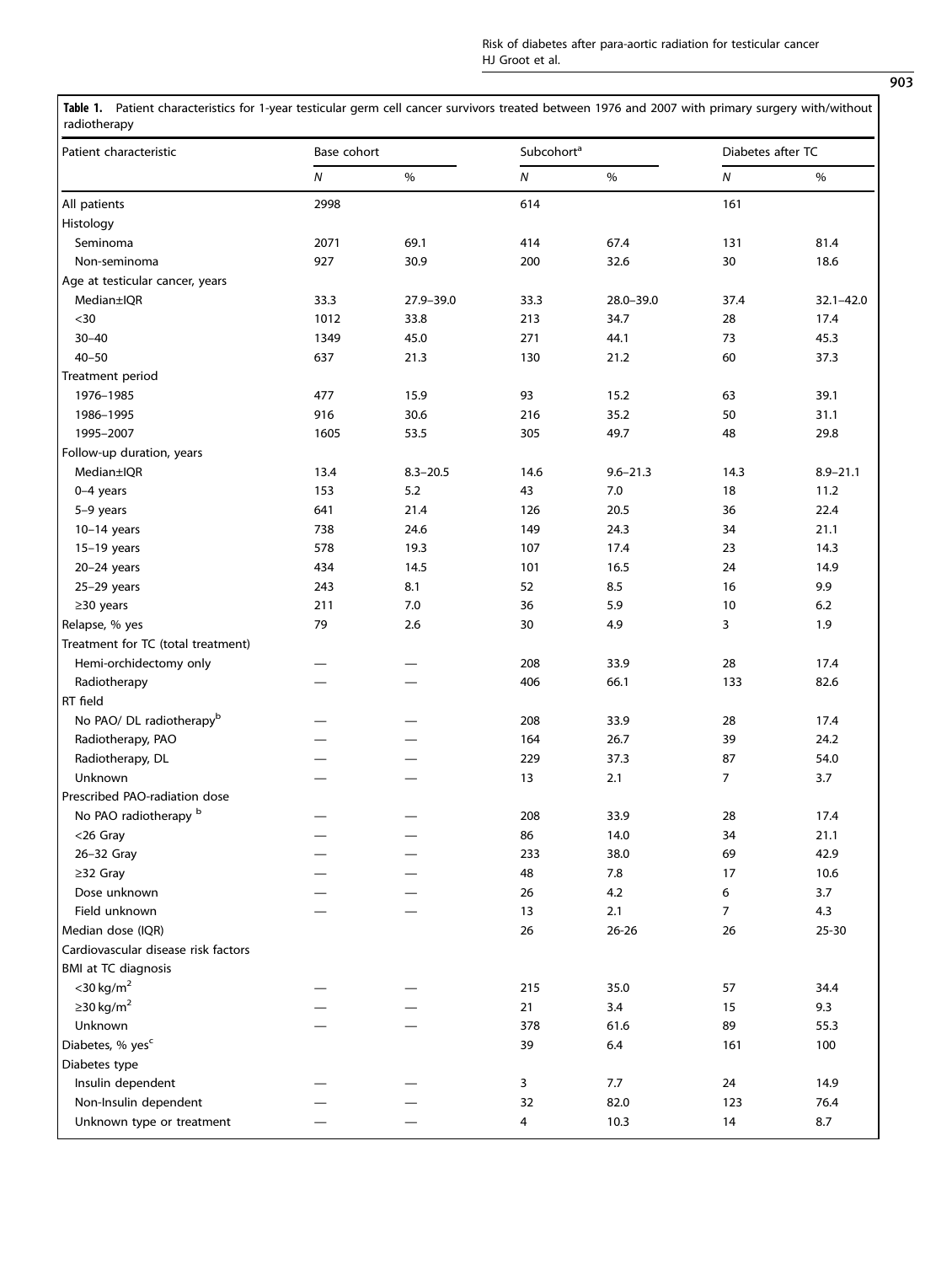904

| Patient characteristic               | Base cohort |           | Subcohort <sup>a</sup> |           | Diabetes after TC |               |
|--------------------------------------|-------------|-----------|------------------------|-----------|-------------------|---------------|
|                                      | N           | $\%$      | N                      | $\%$      | N                 | $\%$          |
| Hypercholesterolemia at TC diagnosis |             |           |                        |           |                   |               |
| Yes                                  |             |           | 5                      | 0.8       | 3                 | 1.9           |
| No                                   |             |           | 574                    | 93.5      | 141               | 87.6          |
| Unknown                              |             |           | 35                     | 5.7       | 17                | 10.6          |
| Hypertension at TC diagnosis         |             |           |                        |           |                   |               |
| Yes                                  |             |           | 10                     | 1.6       | 9                 | 5.6           |
| No                                   |             |           | 568                    | 92.5      | 136               | 84.5          |
| Unknown                              |             |           | 36                     | 5.9       | 16                | 9.9           |
| Smoking status at TC diagnosis       |             |           |                        |           |                   |               |
| Yes                                  |             |           | 181                    | 29.5      | 55                | 34.2          |
| No                                   |             |           | 229                    | 37.3      | 74                | 46.0          |
| Unknown                              |             |           | 204                    | 33.2      | 32                | 19.9          |
| Vital status at date of last contact |             |           |                        |           |                   |               |
| Alive                                | 2884        | 95.6      | 587                    | 95.6      | 135               | 83.9          |
| Died                                 | 97          | 3.2       | 22                     | 3.6       | 26                | 16.2          |
| Emigrated                            | 37          | 1.2       | 5                      | 0.8       | 0                 | 0             |
| Age at end of follow-up              |             |           |                        |           |                   |               |
| Median±IQR                           | 48.2        | 40.9-55.7 | 47.4                   | 39.7-54.7 | 51.9              | $45.1 - 59.2$ |

PAO para-aortic field, DL Dog-Leg field, BMI body mass index (in kg/m<sup>2</sup>)<br><sup>a</sup>lp the subsobert 39 patients had developed diabetes (6.4% of subsob

 $a$ <sup>a</sup>In the subcohort 39 patients had developed diabetes (6.4% of subcohort)

 $b$ includes infradiaphragmatic fields other than para-aortic radiotherapy only or dog leg, i.e. iliac/inguinal or scrotal radiation fields.<br><sup>C</sup>Z of the 161 diabotes cases developed a papereatic carsinoma before (N=2) arou

 $\sigma$  of the 161 diabetes cases developed a pancreatic carcinoma before (N=2) around (N=4) or after (N=1) their diabetes diagnosis. Median time to diabetes was 17.8 years (IQR: 11.1–26.1) for these patients

interaction terms for age, obesity (BMI > 30 kg/m<sup>2</sup>) and smoking with radiotherapy. To assess an excess relative risk for prescribed radiation dose in relation to diabetes risk in our case-cohort setting, the linear increase in the HRs over categories of prescribed dose was estimated separately for each imputed data set using weighted least square regression with weights equal to 1/variance of each HR and subsequently averaged over all 20 data sets. Cox regression model estimates from the imputed data sets were pooled using Rubin's rule.<sup>[20](#page-6-0)</sup> Dose categories were chosen such that each category represented at least five diabetes cases  $(0, \leq 24, \leq 36)$ 25, 26, 27–30, 31–35, 36–40 and ≥40 Gray) and confidence intervals of the HRs were based on Wald test. The proportional hazards assumption was assessed using residual-based methods. STATA (version 13.1, Statacorp LP, College Station, TX) statistical software was used for analysis. A  $P \le 0.05$  was considered significant.

## RESULTS

## Patient characteristics

Our study cohort comprised 2071 (69.1%) seminoma and 927 nonseminoma TC patients (30.9%). Median age at TC treatment was 33.3 years (Interquartile range (IQR): 27.9–39.0 years). The median follow-up was 13.4 years, during which 161 TC patients (5.3%) developed diabetes. For 29.6% of the TC patients, follow-up exceeded 20 years. Among patients with diabetes, the median interval until diabetes was 14.3 years (IQR: 8.9–21.1 years). The median age at TC treatment was 37.4 years (IQR: 32.1–42.0 years) for patients with diabetes; the median age at diabetes diagnosis was 51.9 years (IQR: 45.1–59.2 years).

Of all patients in the subcohort, comprising 414 seminoma (67.4%) and 200 non-seminoma patients (32.6%), 406 patients (66.1%) had received radiotherapy (Table [1\)](#page-2-0). Median follow-up was 15.8 years (IQR: 8.4–23.4 years) for patients treated with surgery only and 11.8 years (IQR: 6.2–19.8 years) for patients treated with radiotherapy. Of the seminoma patients in the subcohort, 6.3% underwent only surgery. The median radiotherapy dose to the para-aortic field was 30 Gray (range: 16–70 Gray) in 1976–1985 and decreased to 26 Gray (range: 17–51 Gray) during 1986–1995 (Supplemental table S4 and supplemental figure S5). Of the nonseminoma patients treated before 1985, 31.9% received infradiaphragmatic radiotherapy with a median dose of 40 Gray (range: 30–70).

Diabetes risk compared to the general population: case-cohort analysis

Diabetes risk among TC patients did not differ from the diabetes risk expected based on incidence rates for the general Dutch male population (standardised incidence rate (SIR): 0.9, 95% CI: 0.7–1.1, Supplemental table S6). The SIR for diabetes was not increased for patients treated with radiotherapy (SIR: 1.0, 95% CI: 0.8–1.2) and diabetes risk did not differ by age at TC diagnosis (Pheterogeneity: 0.970). SIRs were similar in the full cohort analysis, although risk was lower than expected for non-irradiated patients (SIR: 0.4, 95% CI: 0.3–0.6).

Diabetes risk after infradiaphragmatic radiotherapy: case-cohort analyses

The cumulative incidence of diabetes was 6.1% (95% CI: 5.0–7.4%) at 20 years and 15.6% (95% CI: 12.4–19.2%) at 30 years after TC treatment. Adjusted for age at TC diagnosis patients treated with para-aortic radiotherapy had a significantly higher risk of diabetes than patients who underwent only surgery  $(P < 0.001$  $(P < 0.001$ ; Fig. 1). Patients with a prescribed radiation dose of >26 Gray to a paraaortic field had a 30-year cumulative incidence of 16.7% (95% CI: 11.9–22.2%), compared to a 30-year cumulative incidence of 9.5% (95% CI: 5.0–15.7%) for patients treated with surgery only (P value: 0.122, adjusted for age).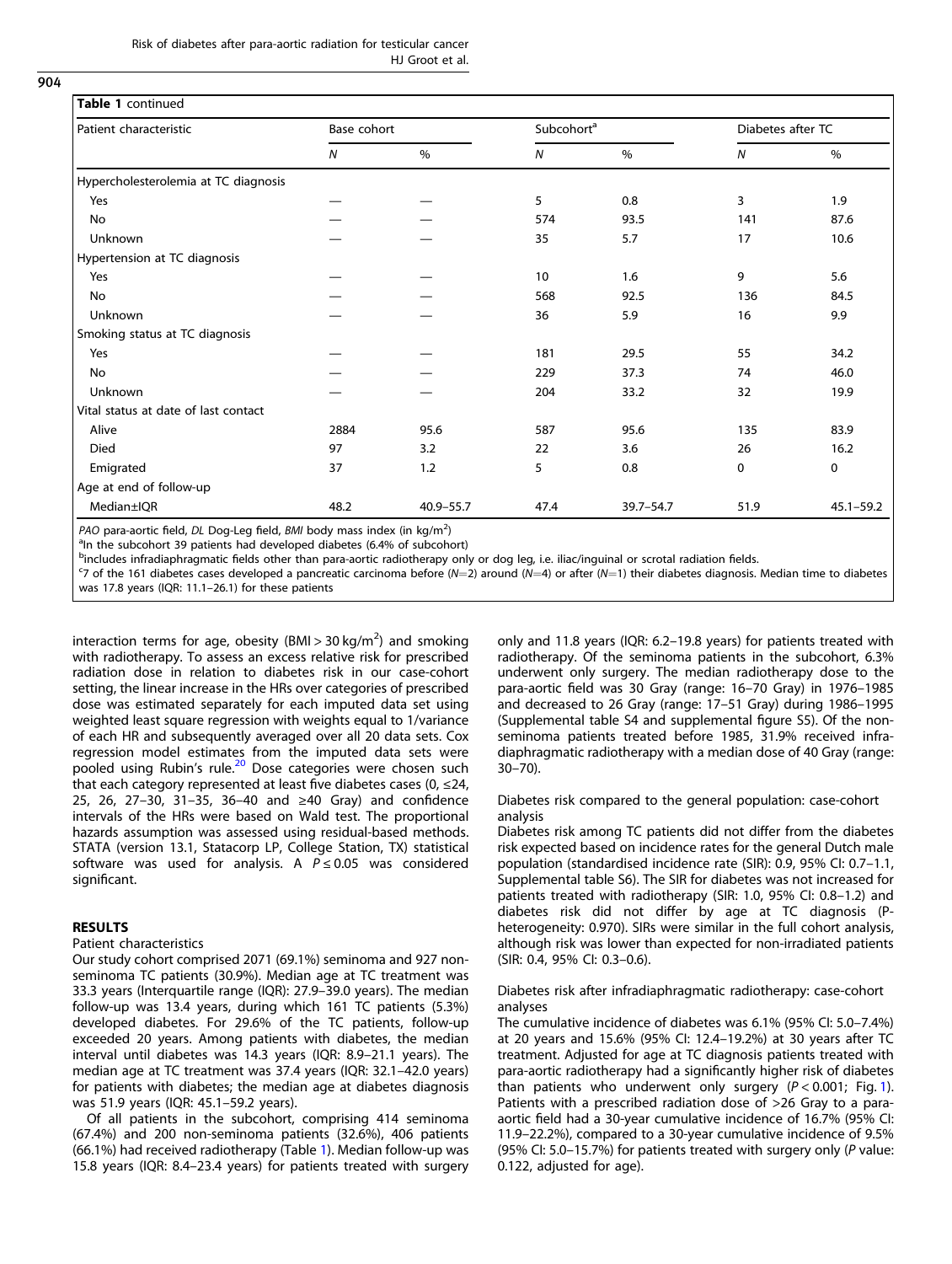<span id="page-4-0"></span>

Fig. 1 Incidence of diabetes among testicular cancer survivors treated with para-aortic radiotherapy compared to orchidectomy only. PAO para-aortic irradiation. Diabetes incidence was significantly increased after para-aortic radiotherapy  $(P < 0.001)$ 

Risk of diabetes after para-aortic radiation for testicular cancer HJ Groot et al.

905

Adjusted for age, para-aortic RT was associated with a 1.66-fold (95% CI: 1.05–2.62; Table 2) increased diabetes risk compared to no radiotherapy. When adjusting for BMI and age (as continuous variables), risk decreased to 1.54 (95% CI: 0.96–2.45). A radiation dose of ≤26 Gray to the para-aortic field was associated with a 1.29-fold (95% CI: 0.79–2.11) increased diabetes risk while doses of 27–32 Gray and ≥33 Gray were associated with a 2.26-fold (95% CI: 1.22–4.21) and a 1.94-fold (95% CI: 0.95–3.97) increased diabetes risk, respectively (P-trend: 0.011). The excess hazard increased with 0.31 with every 10 Gray increase in the prescribed radiation dose (95% CI: 0.11-0.51,  $P = 0.003$ , Fig. [2](#page-5-0)). The excess risk among irradiated patients increased with 0.33 (95% CI:  $-0.14$  to 0.81,  $P =$ 0.169) with every 10 Gy increase in radiation dose.

Obesity at TC diagnosis was an independent risk factor for diabetes, associated with a 2.52-fold (95% CI: 1.31–4.87) increased diabetes risk, but did not modify the association between radiotherapy and diabetes risk (*P*-interaction  $= 0.496$ ). The effect of infradiaphragmatic radiotherapy on diabetes risk was also not modified by smoking or age. Complete case analyses, which only included patients who had no missing data on radiation fields and dose, provided similar results (Supplemental table S7).

| Table 2. Multivariable analysis for diabetes risk by treatment among TC survivors (case-cohort study with detailed treatment data) |                  |                   |               |                                                         |               |  |
|------------------------------------------------------------------------------------------------------------------------------------|------------------|-------------------|---------------|---------------------------------------------------------|---------------|--|
|                                                                                                                                    | Adjusted for age |                   |               | Adjusted for age and BMI at TC diagnosis (continuously) |               |  |
|                                                                                                                                    | n/N              | <b>HR</b>         | 95% CI        | <b>HR</b>                                               | 95% CI        |  |
| Radiotherapy <sup>a</sup>                                                                                                          |                  |                   |               |                                                         |               |  |
| No                                                                                                                                 | 27/196           | $\mathbf{1}$      | ref           | 1                                                       | ref           |  |
| Yes                                                                                                                                | 134/379          | 1.66              | $1.05 - 2.62$ | 1.54                                                    | $0.96 - 2.45$ |  |
| P-heterogeneity                                                                                                                    |                  |                   | 0.030         |                                                         | 0.074         |  |
| Radiotherapy field <sup>a</sup>                                                                                                    |                  |                   |               |                                                         |               |  |
| No PAO-radiotherapy                                                                                                                | 27/196           | $\mathbf{1}$      | ref           | 1                                                       | ref           |  |
| PAO-radiotherapy, left(incl. bilateral)                                                                                            | 58/172           | 1.62              | $0.99 - 2.68$ | 1.46                                                    | $0.87 - 2.46$ |  |
| PAO-radiotherapy, right b                                                                                                          | 74/199           | 1.71              | $1.05 - 2.77$ | 1.61                                                    | $0.98 - 2.64$ |  |
| Other infradiaphragmatic fields                                                                                                    | 2/8              | 1.26              | $0.25 - 6.45$ | 1.16                                                    | $0.24 - 5.67$ |  |
| $P$ -heterogeneity                                                                                                                 |                  |                   | 0.156         |                                                         | 0.204         |  |
| Radiotherapy dose <sup>a</sup>                                                                                                     |                  |                   |               |                                                         |               |  |
| No para-aortic radiotherapy                                                                                                        | 27/196           | $\mathbf{1}$      | ref           | 1                                                       | ref           |  |
| $≤26$ Gray                                                                                                                         | 80/281           | 1.45              | $0.91 - 2.32$ | 1.29                                                    | $0.79 - 2.11$ |  |
| 27-32 Gray                                                                                                                         | 35/46            | 2.39              | $1.31 - 4.35$ | 2.26                                                    | $1.22 - 4.21$ |  |
| $\geq$ 33 Gray                                                                                                                     | 19/52            | 1.88 <sup>c</sup> | $0.92 - 3.86$ | 1.94 <sup>c</sup>                                       | $0.95 - 3.97$ |  |
| $P$ -heterogeneity                                                                                                                 |                  |                   | 0.024         |                                                         | 0.028         |  |
| $P$ -trend                                                                                                                         |                  |                   | 0.013         |                                                         | 0.011         |  |
| <b>BMI</b> at TC diagnosis                                                                                                         |                  |                   |               |                                                         |               |  |
| $<$ 30 kg/m <sup>2</sup>                                                                                                           | 129/531          | $\mathbf{1}$      | ref           |                                                         |               |  |
| $\geq$ 30 kg/m <sup>2</sup>                                                                                                        | 32/44            | 2.52              | $1.31 - 4.87$ |                                                         |               |  |
| $P$ -heterogeneity                                                                                                                 |                  |                   | P < 0.001     |                                                         |               |  |
| Smoking status at TC diagnosis                                                                                                     |                  |                   |               |                                                         |               |  |
| <b>No</b>                                                                                                                          | 94/330           | $\mathbf{1}$      | ref           |                                                         |               |  |
| Yes                                                                                                                                | 67/245           | 0.94              | $0.64 - 1.37$ |                                                         |               |  |
| $P$ -heterogeneity                                                                                                                 |                  |                   | 0.625         |                                                         |               |  |

n/N Median number of cases/median number of non-cases in the 20 imputed and pooled data sets

PAO para-aortic radiotherapy, BMI body mass index (kg/m<sup>2</sup>)<br><sup>ap</sup>rimary and/or follow-up troatment

aPrimary and/or follow-up treatment

bDiabetes risk was not significantly different between left and right sided PAO irradiation, P-heterogeneity, adjusted for age: 0.084; P-heterogeneity, adjusted for age and BMI: 0.489

c Para-aortic RT dose 27-32 Gy and >32 Gy versus ≤26 Gy, P-hetero ≤0.016 and P-hetero ≤0.093, respectively (median dose: 26 Gy in category ≤26Gy, 30 Gy in category 27–32 Gy and 40 Gy in category ≥33 Gy)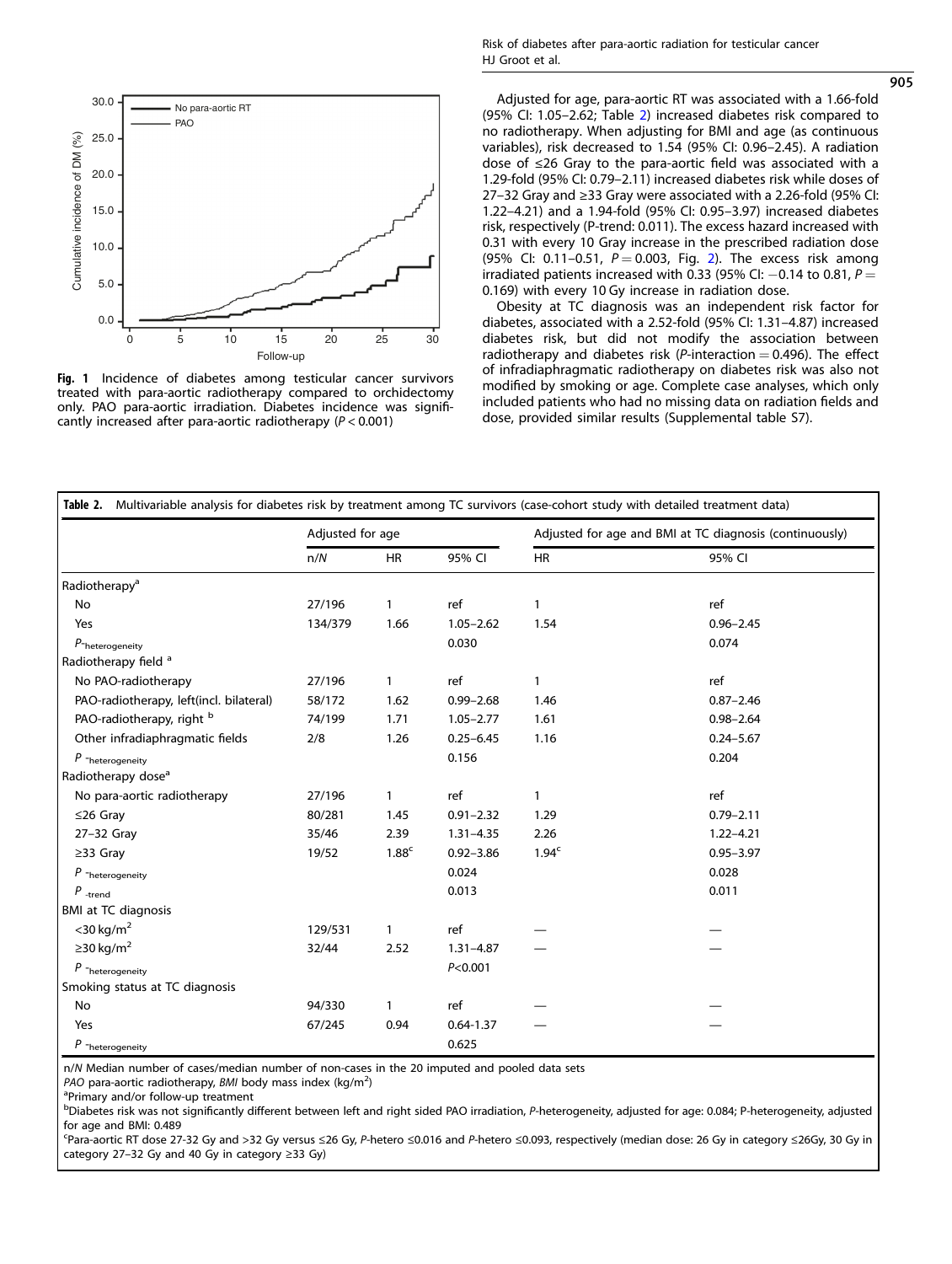Risk of diabetes after para-aortic radiation for testicular cancer HJ Groot et al.



Fig. 2 Risk of diabetes by prescribed para-aortic radiation dose among testicular cancer survivors. HRs for diabetes risk for prescribed dose categories are plotted at the mean dose within each category (26 Gy for ≤26GY, 30 Gy for 27–32 Gy and 40 Gy for ≥33 Gy). Vertical lines represent the 95% CI for each category of dose. The HRs for determining the excess risk increase per 10 Gray (ERR) were derived from a model with adjustment for age and BMI continuously. The excess risk was estimated based on the following dose categories: 10–24 Gy, 25 Gy, 26 Gy, 27–30 Gy, 31–39 Gy and ≥40 Gy, with median doses of 21, 25, 26, 30, 33, 40 and 50 Gy

## **DISCUSSION**

<span id="page-5-0"></span>906

In this large cohort study we observed a 1.66-fold increased risk of diabetes among TC survivors treated with para-aortic radiotherapy compared to TC survivors treated with surgery only, adjusted for age. Diabetes risk increased with a higher para-aortic radiation dose. However, diabetes risk after exposure to radiation was not increased compared to that of males in the Dutch general population, while diabetes risk was lower than expected among survivors treated with surgery only.

Four studies previously investigated diabetes risk after para-aortic radiotherapy in cancer survivors.<sup>[1](#page-6-0),[2,4](#page-6-0)</sup> In a French–British cohort, de Vathaire and colleagues found an 11-fold increased diabetes risk among childhood cancer survivors irradiated with 20 Gray to the pancreatic tail compared to those not treated with radiotherapy; risk increased with increasing dose up to ≥30 Gray. Meacham and colleagues observed a 1.8-fold increased risk of developing diabetes among childhood cancer survivors compared to sibling controls.<sup>[2](#page-6-0)</sup> In particular, high diabetes risks were observed after treatment with radiotherapy, total body irradiation, alkylating agents and treatment at ages <4 years. Among HL survivors, van Nimwegen and colleagues observed a 1.8-fold increased risk of diabetes after para-aortic radiotherapy with a prescribed dose of ≥36 Gray compared to no para-aortic radio-therapy.<sup>[4](#page-6-0)</sup> So far, only one cohort study investigated diabetes risk after radiotherapy for testicular cancer. Haugnes and colleagues found a higher prevalence of diabetes after radiotherapy exposure (10.2%, 38 diabetes patients) compared to surgery only (4.0%, 8 diabetes patients), but did not provide relative risk estimates.<sup>[6](#page-6-0)</sup> Although para-aortic radiotherapy for TC does not include the pancreatic tail and generally lower para-aortic doses are used compared to treatment of childhood cancer and HL patients, infradiaphragmatic radiotherapy was associated with an elevated diabetes risk in TC survivors. Somewhat surprisingly, patients treated with a para-aortic dose ≥33 Gray did not have a higher diabetes risk than patients who received doses ≤26 Gray. However, since only a small number of patients had doses ≥33 Gray, our power to reliably establish an increased diabetes risk within this dose category was low.

Diabetes induced by infradiaphragmatic radiotherapy may result from direct damage to the pancreatic beta-cell Islets of Langerhans<sup>1,2,4</sup> or to the pancreatic microvasculature.<sup>21,22</sup> A study in primates showed that pancreatic radiotherapy induced degranulation, vacuolisation, mitochondrial destruction and impaired insulin secretion shortly after treatment. $^{23}$  Adjuvant radiotherapy has also been shown to reduce beta-cell function and insulin secretion capacity of the pancreas in 1-year gastric cancer survivors.<sup>[22](#page-6-0)</sup> Meacham and colleagues hypothesised that the radiotherapy effect is independent of obesity and therefore a result of beta-cell deficiency.<sup>[2](#page-6-0)</sup> Others found a marginally but not significantly larger diabetes risk among those with increased BMI.<sup>1,4</sup> In our study, obesity at baseline was an independent risk factor for diabetes but did not modify radiotherapy-associated diabetes risk.

The pathway from para-aortic radiotherapy to diabetes could also be modified by subclinical hypogonadism after orchidectomy, which has been shown to increase the risk of developing a metabolic syndrome.<sup>24</sup> Hypogonadism is associated with increased insulin insensitivity and diabetes risk. $25,26$  $25,26$  In the study of Haugnes and colleagues, a 2.3-fold increased odds for diabetes was observed after radiation compared to surgery only.<sup>6</sup> Serum testosterone levels were lower after radiation compared to surgery only, but patients with orchidectomy only did not experience increased diabetes risk compared to general population controls.<sup>6</sup> In our study the prevalence of hypogonadism was similar after radiation versus surgery (16% after orchidectomy only and 18% after radiotherapy). Therefore, this pathway does not appear to play a major role in diabetes etiology.

We observed a fairly large number of incident diabetes cases  $(N = 161)$ . Our risk estimates may underestimate the true risk, as we may have missed asymptomatic diabetes cases. As a booster dose was not recorded, we may also have underestimated the true dose to the pancreas in some patients, which could have attenuated our risk estimates for the association with prescribed radiation dose. Our study provides reliable risk estimates for the association of PAO-RT and diabetes risk as we had access to detailed treatment data, including relapse treatment.

Survivors of testicular cancer could be more health-conscious than their peers in the general population which can have influenced their lifestyle following testicular cancer treatment. Since diabetes in part depends on life-style, this may explain the unincreased risk of diabetes among irradiated patients compared to the general population. We did not find evidence for a more healthy lifestyle at diagnosis among irradiated and non-irradiated patients in the subcohort. Prevalence of smoking did not differ between these patients and smoking at diagnosis was not associated with diabetes risk. Although BMI above 30 kg/ $m^2$  was associated with diabetes risk, prevalence of diabetes was similar in both groups. We found no evidence for confounding nor for modification of the radiation associated diabetes risk by BMI, although imputation was necessary since for approximately 40% of the patients either weight or height was missing. A limitation of our general population comparisons is left-censoring in the analysis due to lack of reference data before 2002, resulting in exclusion of many person-years from analysis, mainly affecting patients treated in the distant past who were more frequently irradiated.

Although infradiaphragmatic radiotherapy is currently largely abandoned in treatment of stage I seminoma, while stage II seminoma patients with increased risk of metastatic disease still have an indication for radiotherapy, the association of previous para-aortic irradiation with diabetes risk is still very relevant for many long-term TC survivors. Radiotherapy techniques have improved over the past decades, with increasing use of CT planning since the late '90s, which has resulted in more tailored abdominal RT fields. However, this did not necessarily decrease radiation field width in our study. In some cases, the amount of irradiated tissue near the renal hilum may even have increased over time. Currently, there are still no recommended constraints for the radiation dose to the pancreatic gland. We expect